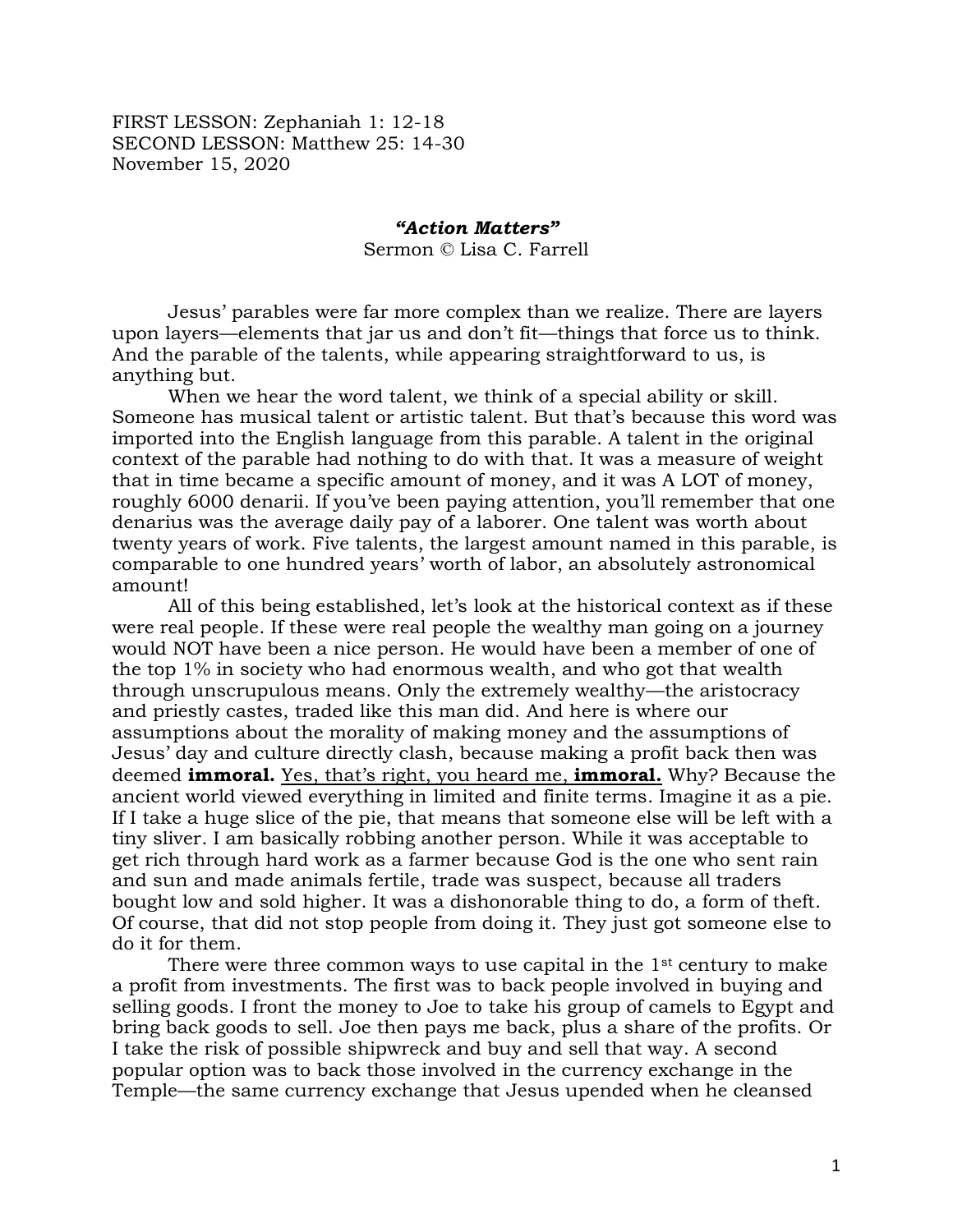the Temple. This was a lucrative business, because the currency exchangers always attached fees and fiddled around with the exchange rate. Someone who invested in a currency exchange business could make a lot of money. A third way to make money through investments was mortgage loans or bridge loans to small farmers or businesspeople. The interest rates on these loans were large anywhere from 25% to 50%. The fact that this was contrary to scripture is obvious. It was basically impossible to ever pay these loans off, and often resulted in the properties being foreclosed on. The rich man then had the people who once owned their own land as tenants on his land. Or in the case of a widow with no one to work the land—the family were cast out into the street. Another cheat used by these ultra rich was to transfer their money into the Temple during the Jubilee year so they would not have to cancel the debt and give the land back. They also dodged Roman taxes this way! Tax shelters are not a new thing.

And here's where we come to our story, because it was common practice for wealthy lenders like these to give the dirty jobs of originating loans, collecting on them, and repossessing properties, to their servants. Quite apart from the fact that they were violating Jewish law six ways from Sunday, trade was socially dishonorable, so the aristocrat just got one of his underlings to do it for him. This also provided a layer of plausible deniability should things get nasty and public.

In this story, servants one and two clearly went along with the system. Even the words Jesus used were the technical words of the day. The first put his money into trading (ergázomai) probably commodities, buying at one price and selling at a higher price, and the second used interest-bearing investments (kerdaino)—either the loans or the currency-exchange business. Both made out like bandits, doubling their investment.

Anyone listening to this parable would have known all of this. **These were not good people.** This was not a story about noble capitalism. Americans hear this story and get it completely wrong because our cultural assumptions are so different! These were nasty people. And it is the third servant who should have been the hero. He refused to lend money at interest. The Torah (Exodus 22: 20-30) forbids the practice. He refused to take part in a system that would render people homeless. He accused the wealthy master of being a "sklēros," which is a real insult. A sklēros is a hard and ruthless person, rough and possibly even violent. He goes on to accuse his own master of not actually earning any of his wealth by honest means. He contributes nothing positive to society. He makes a profit off the misery of others. And so, this servant refuses to participate and buries the money, which was a perfectly acceptable practice. He could not be faulted for doing this. And for his trouble the master reams him out for not at least putting the money in the bank so it could earn interest, takes the money away from him, gives it to the others and says, "For whoever has will be given more, and they will have an abundance. Whoever does not have, even what they have will be taken from them. Throw that worthless servant outside, into the darkness, where there will be weeping and gnashing of teeth."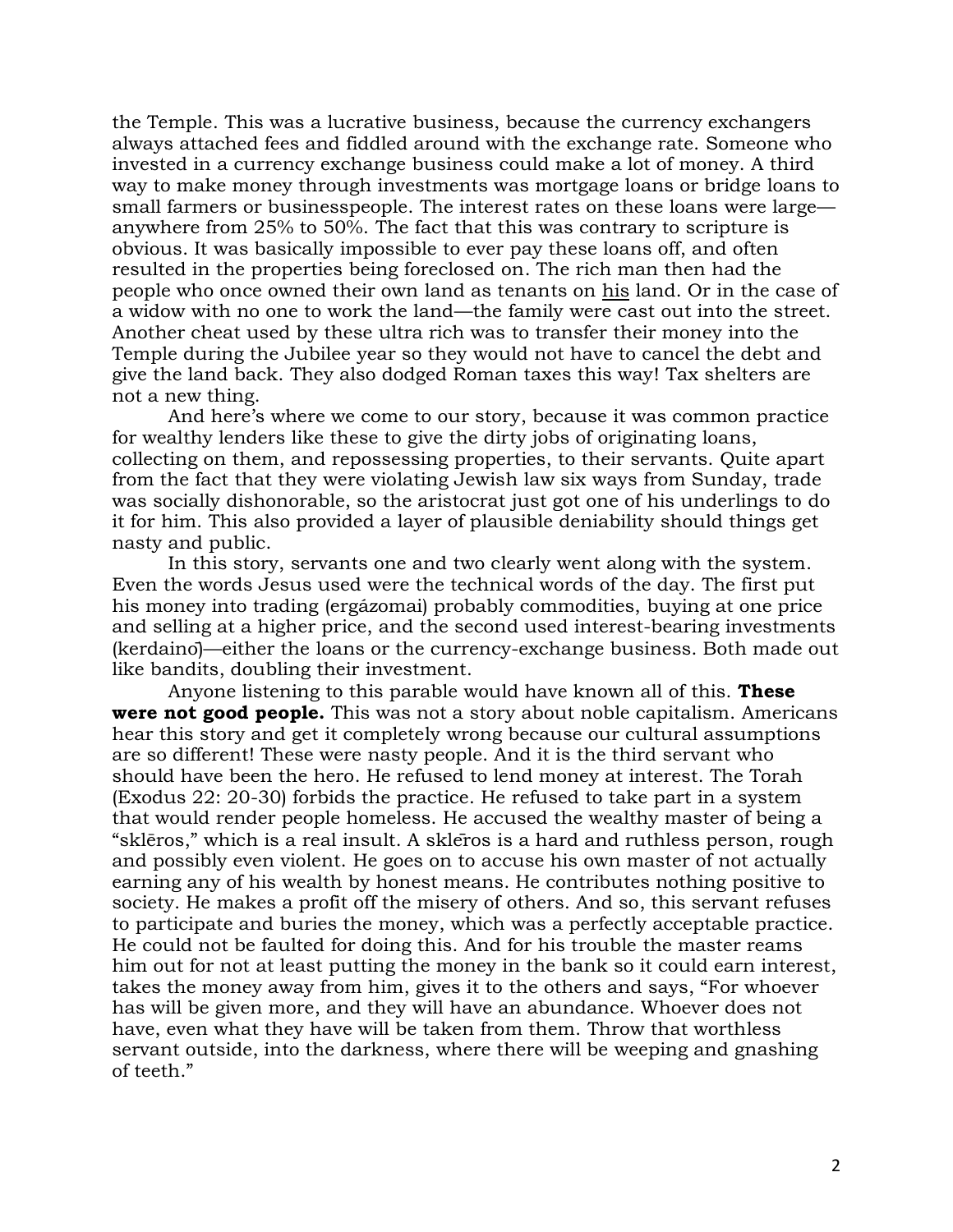So what are we not seeing here? Jesus' audience would have been horrified by this story. On a superficial level it looks like God is an awful being who rewards corruption and condemns the faithful!

Jesus seems to be using a story about bad people to make a point about human nature, quite aside from morality. He does that in another parable too, commending a dishonest steward for being shrewd. So what if we look at this another way?

The master in this story increased his wealth. What if the "wealth" were lives saved? Imagine, that the talents are the skill we have for reaching others for the kingdom of God. Some people are natural evangelists. They are extraverts who will talk to anyone, and they have compassionate hearts. Some might even be called to preach or serve on the mission field. They are committed to sharing about Jesus with their lives and their words, and as a result many people come to faith. They just expanded the kingdom of God five talents worth. Others have a bit less skill but their heart is in the right place. They help their neighbors. They serve in their church. They volunteer and reach out to those in need. They increase the kingdom of God two talents worth. Both are told, "Well done, good and faithful servant! You have been faithful with a few things; I will put you in charge of many things. Come and share your master's happiness!" The two-talent servant isn't treated as less worthy than the five-talent servant. Both were faithful with what they had. But then there is another servant, one who doesn't trust the master and is not committed to serving the master's interests. This third servant does not see any need to increase the kingdom of God. And so this third servant does not use any of his gifts. It is impossible to even tell that this servant is a Christian. His Christianity is buried in the ground. He behaves no differently from anyone else. And as a result the kingdom of God does not grow at all. It does not even grow in his own heart. Instead, it dies.

I do not have any proof that my interpretation is the correct one. This is a parable. It is designed to make us think. But we do know that Jesus was not in favor of evicting widows and exploiting the poor. We do know **for sure** what Jesus thought of the Temple money exchange business, because he showed us in very visible action. This is not a prosperity gospel endorsement. It is a story that tells us that when it comes to our faith, action matters. I can plant a seed in the ground, but if it does not change and grow, it is just a dead seed. When we have faith planted in us, we have to do something with it. Jesus tells us in still another parable that we are not to hide our light under a bushel.

The western church of which we are a part has tended to interpret this parable to mean that we should use our gifts, natural and spiritual, for the kingdom of God and not bury them. This may be accurate, but we need to beware of those who take it one step farther as an endorsement of an entire economic system, because it is definitely not that. Jesus opposes all forms of exploitation.

But on this Stewardship Sunday we are reminded of the fact that God has given us all resources and asks us to use them for the kingdom of God. We are one family, one community of faith. And of course, there are bills to pay. PECO comes to us all! The building needs repairs. Salaries have to be paid. Our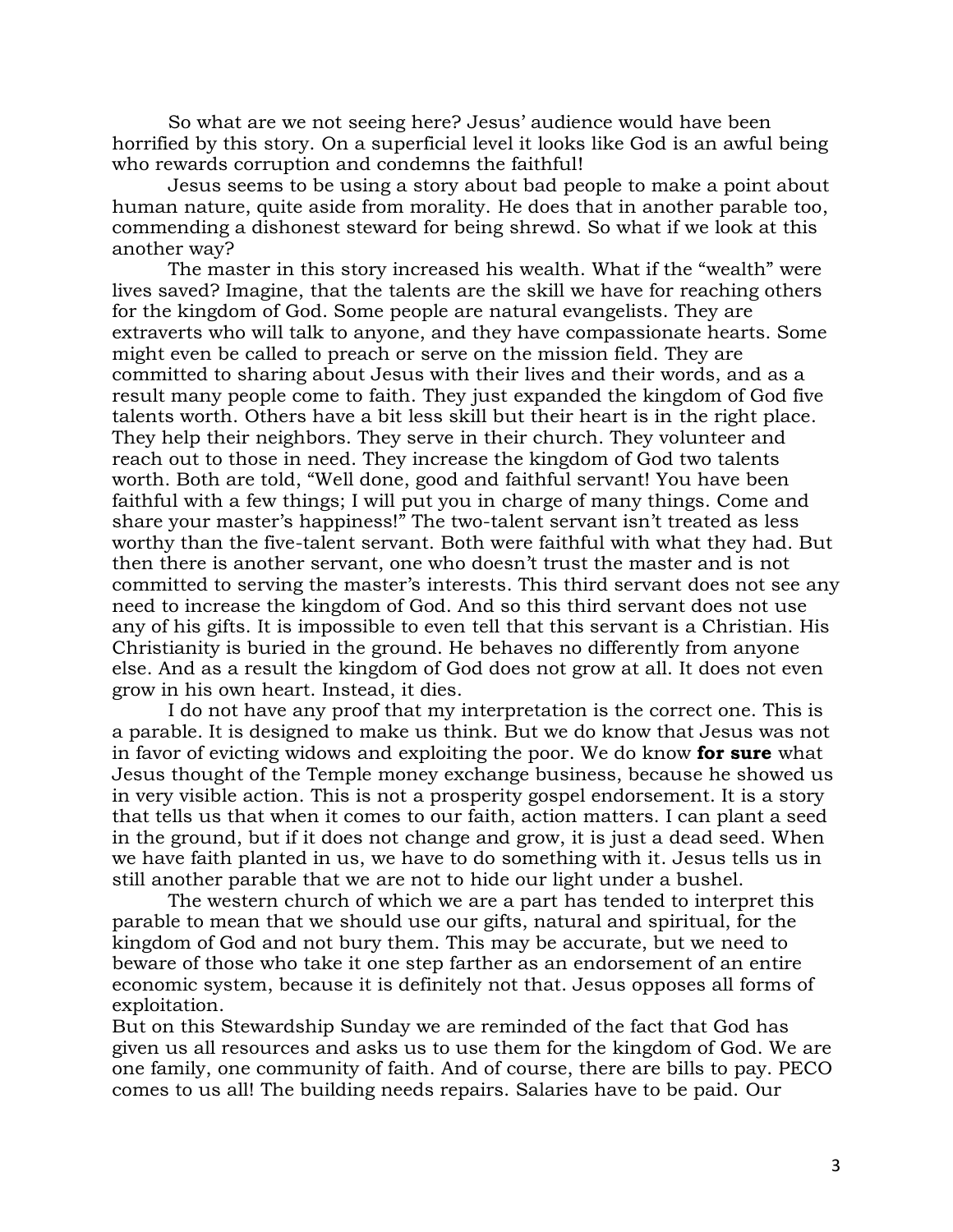significant financial contributions are all needed. But so are our personal contributions of love, and prayer and support. We all have different gifts. Some may have five talents and others two, but we are all called by God to use them to bring blessing and healing into our broken world. As we take this time to rededicate our giving to God for the year ahead, let us also rededicate our whole lives to serve God wherever we are with all that we are. Amen

Zephaniah 1: 12-18 At that time I will search Jerusalem with lamps and punish those who are complacent, who are like wine left on its dregs, who think, 'The Lord will do nothing, either good or bad.' **<sup>13</sup>** Their wealth will be plundered, their houses demolished. Though they build houses, they will not live in them; though they plant vineyards, they will not drink the wine." **<sup>14</sup>** The great day of the Lord is near near and coming quickly. The cry on the day of the Lord is bitter; the Mighty Warrior shouts his battle cry. **<sup>15</sup>** That day will be a day of wrath a day of distress and anguish, a day of trouble and ruin, a day of darkness and gloom, a day of clouds and blackness— **<sup>16</sup>** a day of trumpet and battle cry against the fortified cities and against the corner towers.

## Matthew 25: 14-30

**<sup>14</sup>** "Again, it will be like a man going on a journey, who called his servants and entrusted his wealth to them. **<sup>15</sup>** To one he gave five bags of gold, to another two bags, and to another one bag,  $[a]$  each according to his ability. Then he went on his journey. **<sup>16</sup>** The man who had received five bags of gold went at once and put his money to work and gained five bags more. **<sup>17</sup>** So also, the one with two bags of gold gained two more. **<sup>18</sup>** But the man who had received one bag went off, dug a hole in the ground and hid his master's money.

**<sup>19</sup>** "After a long time the master of those servants returned and settled accounts with them. **<sup>20</sup>** The man who had received five bags of gold brought the other five. 'Master,' he said, 'you entrusted me with five bags of gold. See, I have gained five more.'